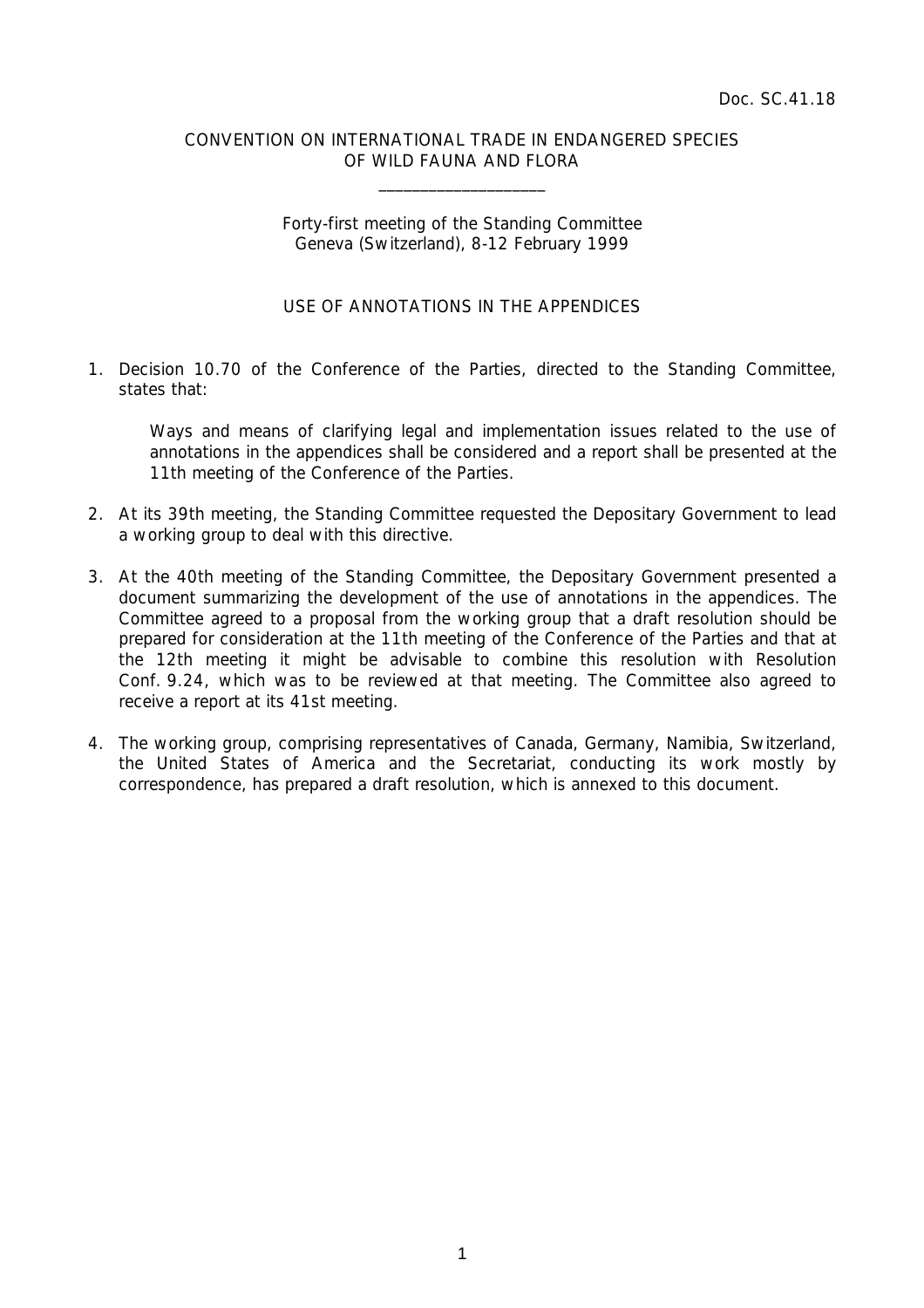# DRAFT RESOLUTION OF THE CONFERENCE OF THE PARTIES

### **Use of annotations in the Appendices**

RECOGNIZING that annotations are increasingly used in the appendices for a number of purposes;

AWARE that certain types of annotations are for reference only, whereas others are substantive and are intended to define the scope of the inclusion of a species;

CONSIDERING that the Parties have developed specific procedures for transfer, reporting and review for certain special cases of amending the appendices, such as those relating to ranching, quotas, certain parts and derivatives, and trade regimes;

AWARE also that certain types of annotations are an integral part of a species listing, and that any proposal to introduce, amend or delete such an annotation must follow the provisions of Resolution Conf. 9.24;

CONSCIOUS that criteria for the submission of proposals to amend the appendices that include annotations, and procedures for reviewing the implementation of such annotations, need to be clearly defined to avoid implementation and enforcement problems;

## THE CONFERENCE OF THE PARTIES TO THE CONVENTION

### AGREES that:

- a) annotations to the appendices may be of two types: reference annotations and substantive annotations;
- b) the following are **reference annotations** and are for information purposes only:
	- i) asterisks (\*/\*\*);
	- ii) the annotations "p.e.", for possibly extinct;
	- iii) annotations relating to nomenclature  $(=300 1200 400 1200)$ ;
- c) the following are **substantive annotations**, and are integral parts of species listings:
	- i) annotations relating to the inclusion or exclusion of designated geographically separate populations, subspecies, species, groups of species, or higher taxa, which may include export quotas (-100- and  $+200$ -series);
	- ii) annotations relating to specified types of specimens (such as live animals, live plants, or specified parts or derivatives), which may include export quotas (°600-series and #-series);
- d) reference annotations may be introduced, amended or deleted by the Conference of the Parties, or by the Secretariat, as required, to facilitate the understanding of the appendices;
- e) substantive annotations relating to species in Appendix I or II may be introduced, amended or deleted only by the Conference of the Parties in accordance with Article XV of the Convention;